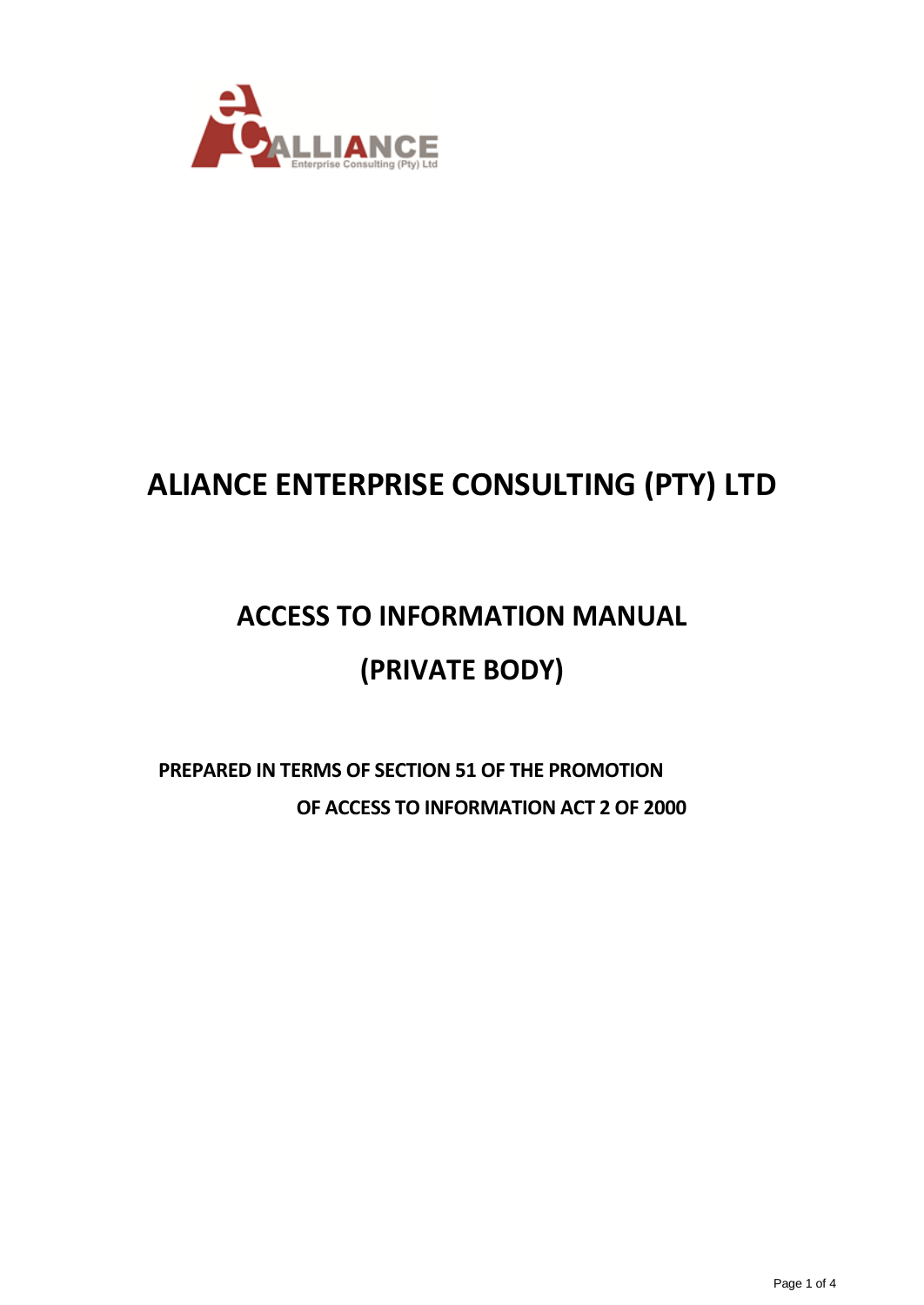

This manual has been prepared and made available in accordance with section 51 of the Promotion of Access to Information Act (Act 2 of 2000)

#### **Contact Details**

| Registration No.        | 2011/111491/07                                               |
|-------------------------|--------------------------------------------------------------|
| Name of Private Body    | <b>Alliance Enterprise Consulting (Pty) Ltd</b>              |
| Information Officer     | Debbie Thackray                                              |
| Email                   | debbie@aecsa.co.za                                           |
| Postal Address          | P O Box 2678, Umhlanga Rocks, 4320                           |
| <b>Physical Address</b> | Unit 4, 4 The Crescent, Westway Office Park, Westville, 3629 |
| Tel                     | 086 122 2232                                                 |
| Mobile                  | 082 370 6481                                                 |
| Fax                     | 086 529 0527                                                 |
| Website                 | www.aecsa.co.za                                              |

#### **The Guide**

The South Africa Human Rights Commission is required, in terms of the Act, to publish a guide explaining the Act and its use. Should you have any queries regarding the guide to, please direct them to:

The South African Human Rights Commission The Research and Documentation Unit Postal Address: Private Bag x2700, Houghton, 2041 Telephone +27 11 4848300 Fax +27 11 484 0582 Email Paia@sahrc.co.za Website [www.sahrc.org.za](http://www.sahrc.org.za/)

#### **Records Available in terms of Legislation**

Basic Conditions of Employment Act No. 75 of 1997 Companies Act No. 61 of 1973 Companies Act No. 71 of 2008 Compensation for Occupation Injuries and Disease Act No. 130 of 1993 Competition Act No. 89 of 1998 Consumer Protection Act No. 68 of 2008 Customs and Excise Act No. 91o f 1964 Electronic Communications and Transaction Act No. 25 of 2002 Employment Equity Act No. 55 of 1998 Financial Intelligence Centre Act No. 38 of 2001 Income Tax Act No.58 of 1962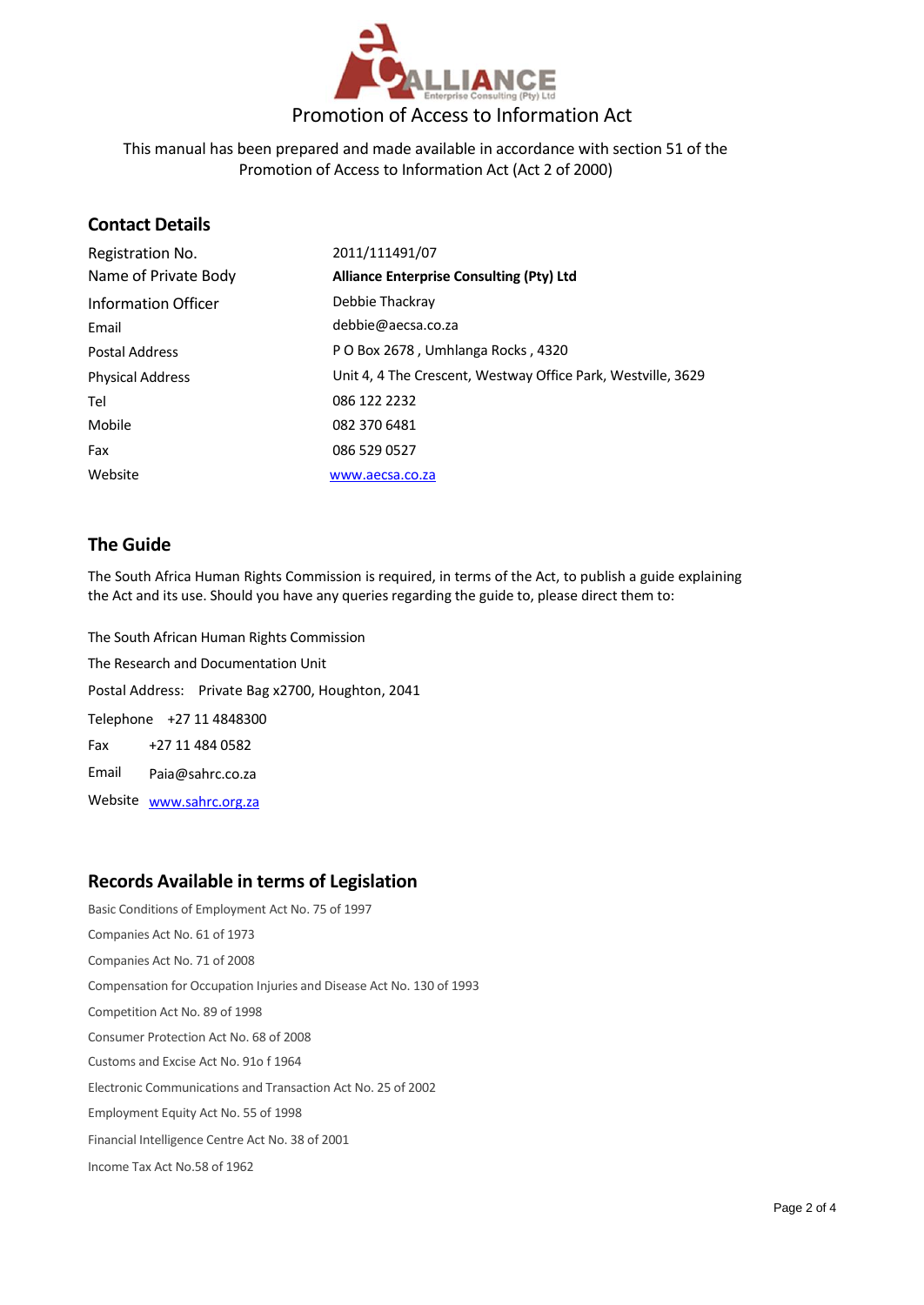

#### Promotion of Access to Information Act

#### This manual has been prepared and made available in accordance with section 51 of the Promotion of Access to Information Act ( Act 2 of 2000)

Labour Relations Act No. 66 of 1995 National Credit Act no. 34 of 2005 Occupational Health and Safety Act No. 85 of 1993 Prevention of Organised Crime Act No. 121 of 1998 Securities Transfer Tax Administration Act No. 26 of 2007 Skills Development Levies Act No. 9 of 1999 Unemployment Insurance Act No. 63 of 2001 Value Added Tax Act No. 89 of 1991

#### **Categories of Records Held**

#### **Companies Act Records**

Memorandum and Articles of Association Minutes of the Board of Directors meetings Records Relating to the appointment of Directors/Auditors/Secretary/Public Officer and other Share Register and other statutory registers Documents of Incorporation **Financial Records**  Annual Financial Statements Tax Returns Accounting Records Banking Records Asset Register Rental Agreements Invoices **Income Tax Records**  Regional Services Levies PAYE Records Income Tax Documents Skills Development Levies UIF Workmen's Compensation VAT Records and Payments made to SARS **Personnel Documents & Records**  Medical Aid records Training records Leave records Disciplinary Code SETA records Salary records